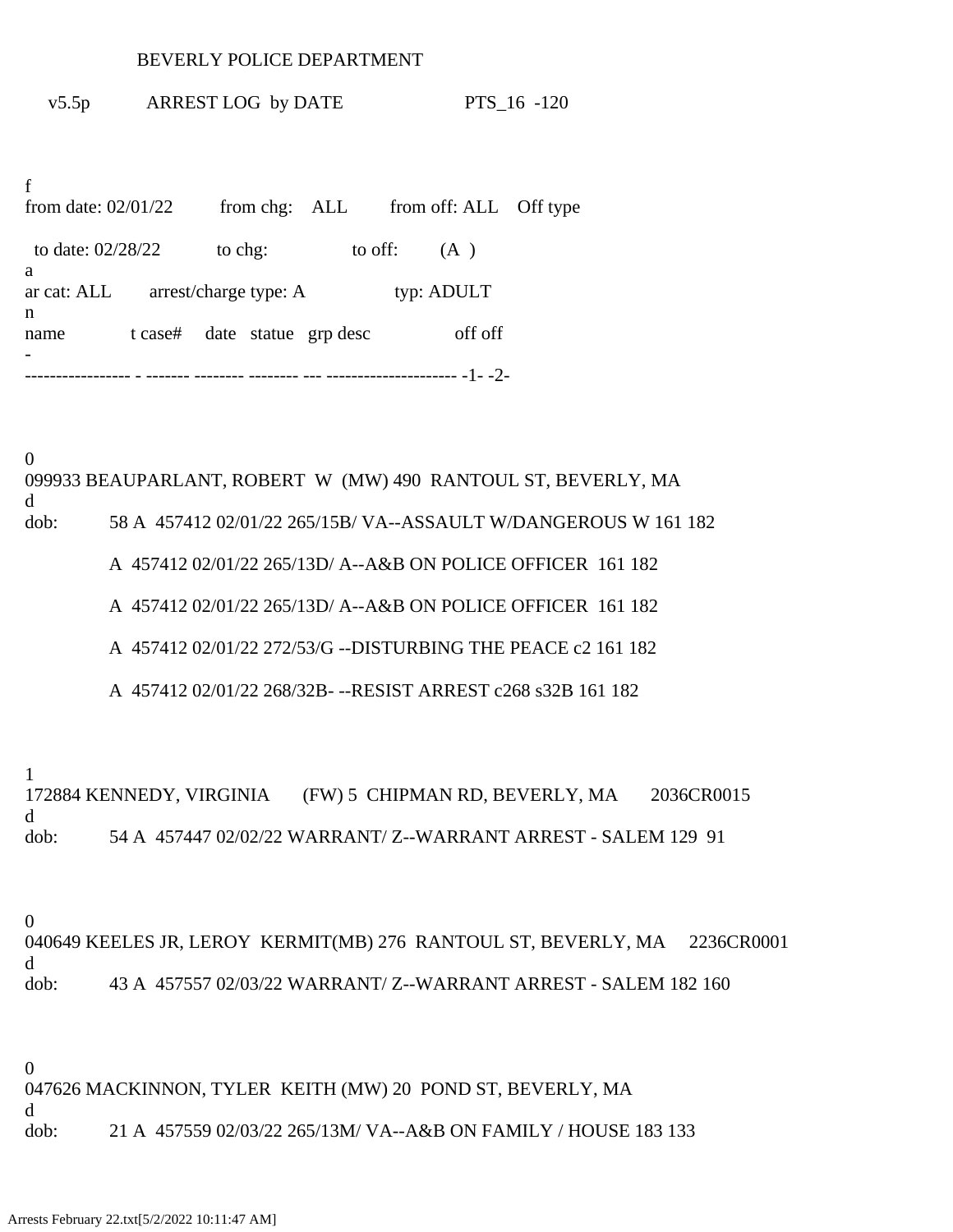## A 457559 02/03/22 265/13M/ VA--A&B ON FAMILY / HOUSE 183 133

1 103370 POWELL, HEATHER L. (FW) 17 RADCLIFF RD, BEVERLY, MA d dob: 43 A 457605 02/04/22 265/13A/ VA--A&B c265 s13A(a) 608 183

1 172935 HOWLEY, EILEEN (FW) 9 KAREN PINES ST, DEDHAM, MA d dob: 27 A 457611 02/05/22 265/13M/ VA--A&B ON FAMILY / HOUSE 106

1

172941 BARBOSA, MICHAEL (MH) 15 GENE ST, DORCHESTER, MA d dob: 30 A 457650 02/06/22 265/13A/ VA--A&B, PREGNANT VICTIM 121 96

0

078683 HOPKINS, STEPHEN JR D (MW) 23 KERNWOOD HEIGHTS , BEVERLY, d dob: 63 A 457994 02/11/22 265/13M/ VA--A&B ON FAMILY / HOUSE 106 111

1

173056 KPOGHOMOU, MOUSSA (MB) 100E 21ST ST, BROOKLYNN, NY DOMESTIC d dob: 25 A 457965 02/11/22 265/13M/ VA--A&B ON FAMILY / HOUSE 129 172

1

173062 MATTHEWS, WILLIAM CRAIG(MW) 35 APPLE RD, BEVERLY, MA d dob: 32 A 457971 02/11/22 272/16-2 --LEWDNESS, OPEN AND GROS 172 157

A 457971 02/11/22 269/10/A --FIREARM, POSSESS LARGE 172 157

A 457971 02/11/22 269/10/A --FIREARM, POSSESS LARGE 172 157

A 457971 02/11/22 269/10/T --AMMUNITION WITHOUT FID 172 157

A 457971 02/11/22 140/131L --FIREARM, STORE IMPROP c 172 157

A 457971 02/11/22 140/131L --FIREARM, STORE IMPROP c 172 157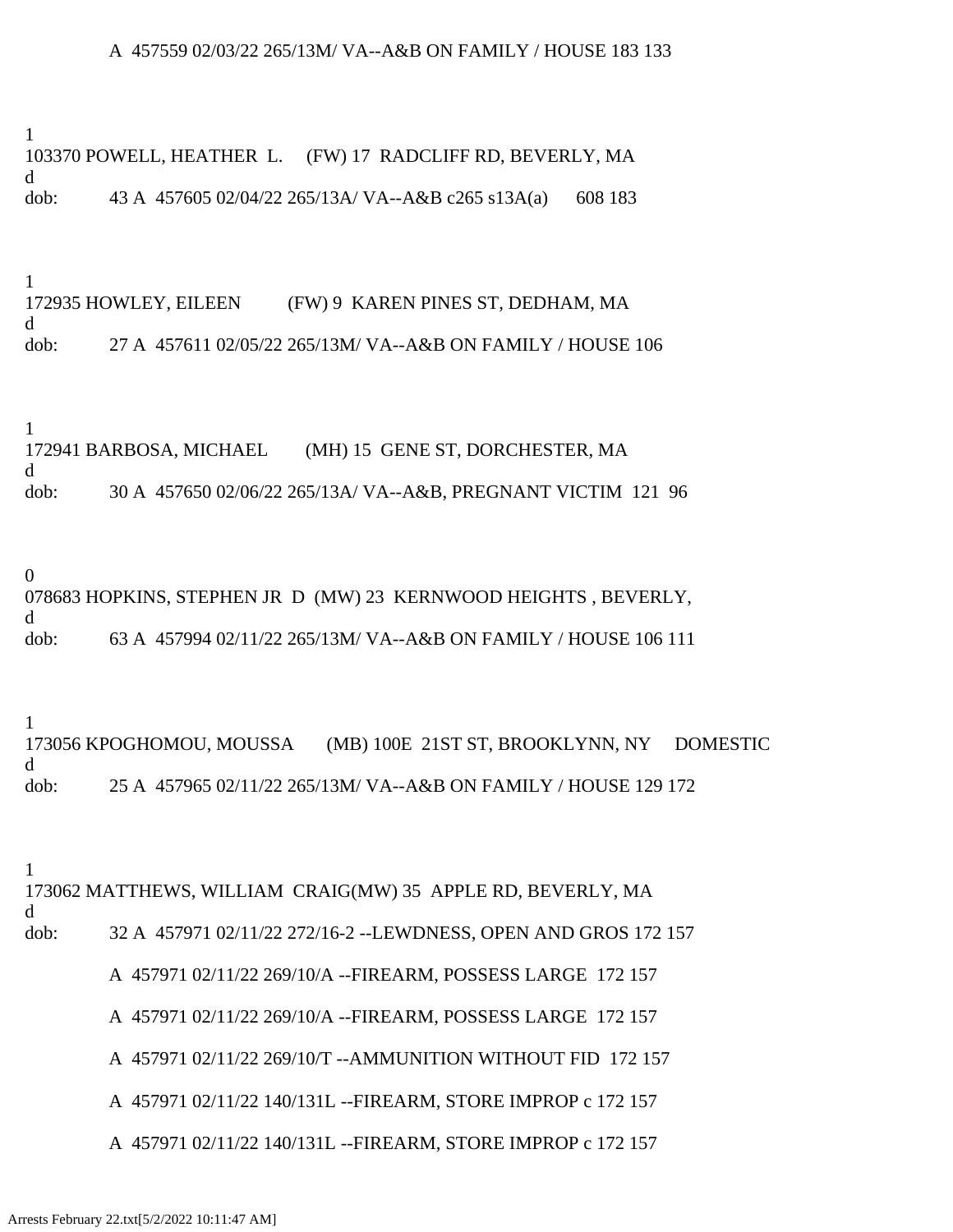A 457971 02/11/22 140/131L --FIREARM, STORE IMPROP c 172 157 A 457971 02/11/22 140/131L --FIREARM, STORE IMPROP c 172 157 A 457971 02/11/22 140/131L --FIREARM, STORE IMPROP c 172 157 A 457971 02/11/22 140/131L --FIREARM, STORE IMPROP c 172 157 A 457971 02/11/22 140/131L --FIREARM, STORE IMPROP c 172 157 A 457971 02/11/22 269/10/G --FIREARM WITHOUT FID CAR 172 157 A 457971 02/11/22 269/10/G --FIREARM WITHOUT FID CAR 172 157 A 457971 02/11/22 269/10/G --FIREARM WITHOUT FID CAR 172 157 A 457971 02/11/22 269/10/G --FIREARM WITHOUT FID CAR 172 157 A 457971 02/11/22 269/10/G --FIREARM WITHOUT FID CAR 172 157 A 457971 02/11/22 269/10/G --FIREARM WITHOUT FID CAR 172 157

0

091170 NUNES, DAVID LYMAN (MW) 56 RIVER ST, BEVERLY, MA 2253CR0001 d dob: 42 A 457967 02/11/22 WARRANT/ --WARRANT ARRESTS FOR WAR 100

1

173122 FOWLER, BURKE JOE (MW) 9 HILLSIDE ST, BEVERLY, MA d dob: 48 A 458158 02/15/22 90/24/J- O--OUI-LIQUOR OR .08% c90 91 156 A 458158 02/15/22 266/127/ --DESTRUCTION OF PROPERTY 91 156 A 458158 02/15/22 666666-0 --MISCELLANEOUS MUNIC ORD 91 156

1

173131 PACHECO, PAULO RODRIGO (MH) 1 TRAFALGAR , BEVERLY, MA d dob: 34 A 458167 02/15/22 265/13M/ VA--A&B ON FAMILY / HOUSE 165 138

0 055521 PSZENNY, ROBERT PAUL (MW) 42 BECKFORD ST, BEVERLY, MA 2036CR0007 d dob: 65 A 458206 02/16/22 WARRANT/ Z--WARRANT ARREST - SALEM 156